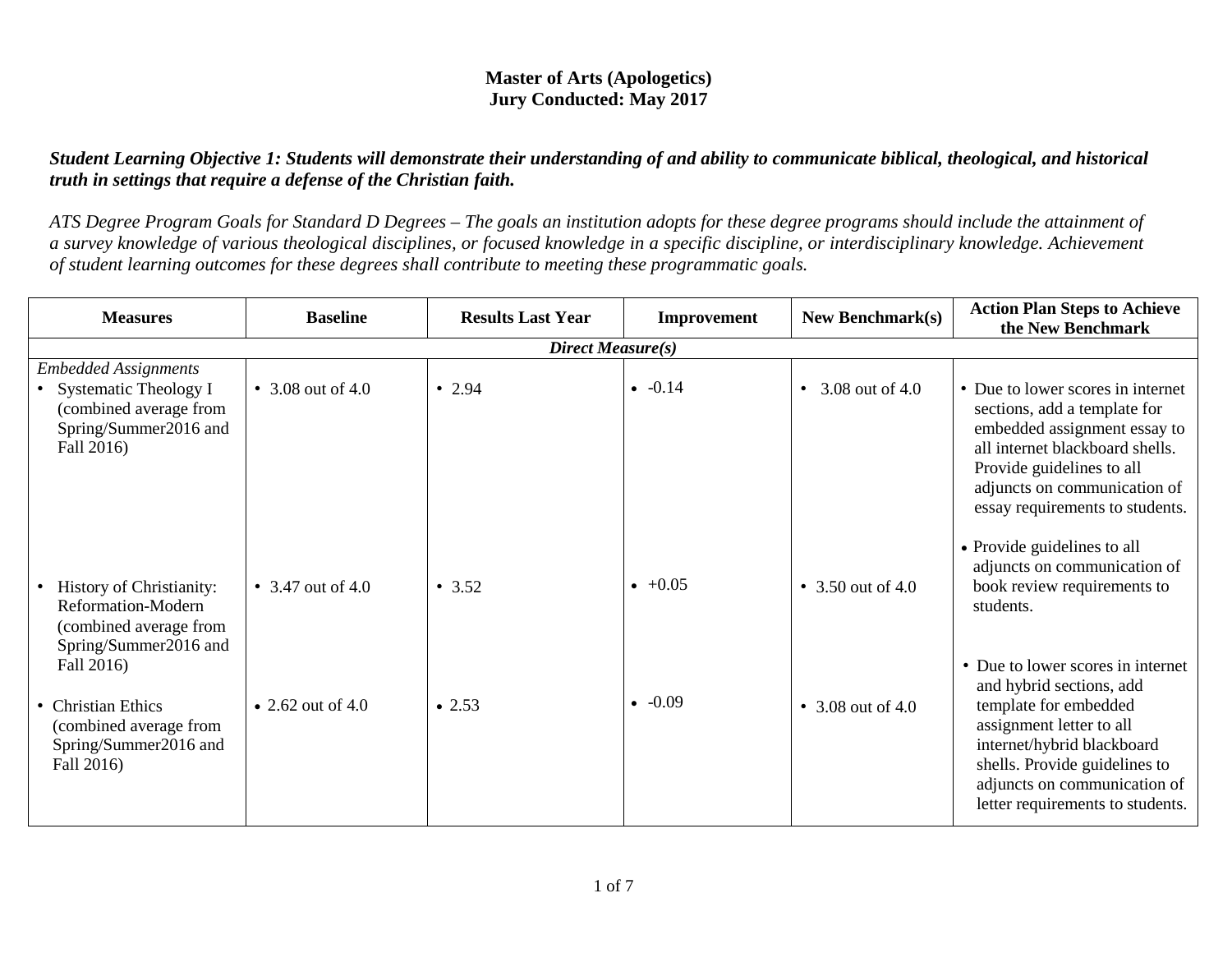| <b>Intermediate Greek</b><br>Grammar (last semester<br>for this course)                                                                                     | • 3.30 out of 4.0   | • 3.76                     | $+0.26$ | • 3.50 out of 4.0            | • TBD by Biblical Studies                                                                                                                      |
|-------------------------------------------------------------------------------------------------------------------------------------------------------------|---------------------|----------------------------|---------|------------------------------|------------------------------------------------------------------------------------------------------------------------------------------------|
| THSE6300 Theological<br>Research and Writing                                                                                                                |                     |                            |         |                              |                                                                                                                                                |
| Seminar                                                                                                                                                     |                     |                            |         |                              |                                                                                                                                                |
| <b>Summative Writing</b><br>Assignment<br>(one student score from<br>Fall 2016. Currently, no<br>other MA Apologetics<br>students have taken the<br>course) | • 3.08 out of 4.0   | • $3.00$                   | $-0.08$ | • 3.08 out of 4.0            | • Consider adjusting syllabus to<br>require students to send<br><b>Summative Writing</b><br>Assignments to the Writing<br>Center.              |
|                                                                                                                                                             |                     | <b>Indirect Measure(s)</b> |         |                              |                                                                                                                                                |
| <b>Student Evaluations</b>                                                                                                                                  |                     |                            |         |                              |                                                                                                                                                |
| Questions 2, 7, 11, 15<br>(combined average of<br>these four questions from<br>THEO5300/ ETHC5300/<br>HIST5301, Fall 2016)                                  | • 4.25 out of $5.0$ | $\bullet$ 4.67             | $+0.42$ | 4.68 out of 5.0<br>$\bullet$ | • Consider removing questions<br>11 and 15 as an indirect<br>measure as they relate to the<br>course instructor rather than<br>course content. |
|                                                                                                                                                             |                     |                            |         |                              |                                                                                                                                                |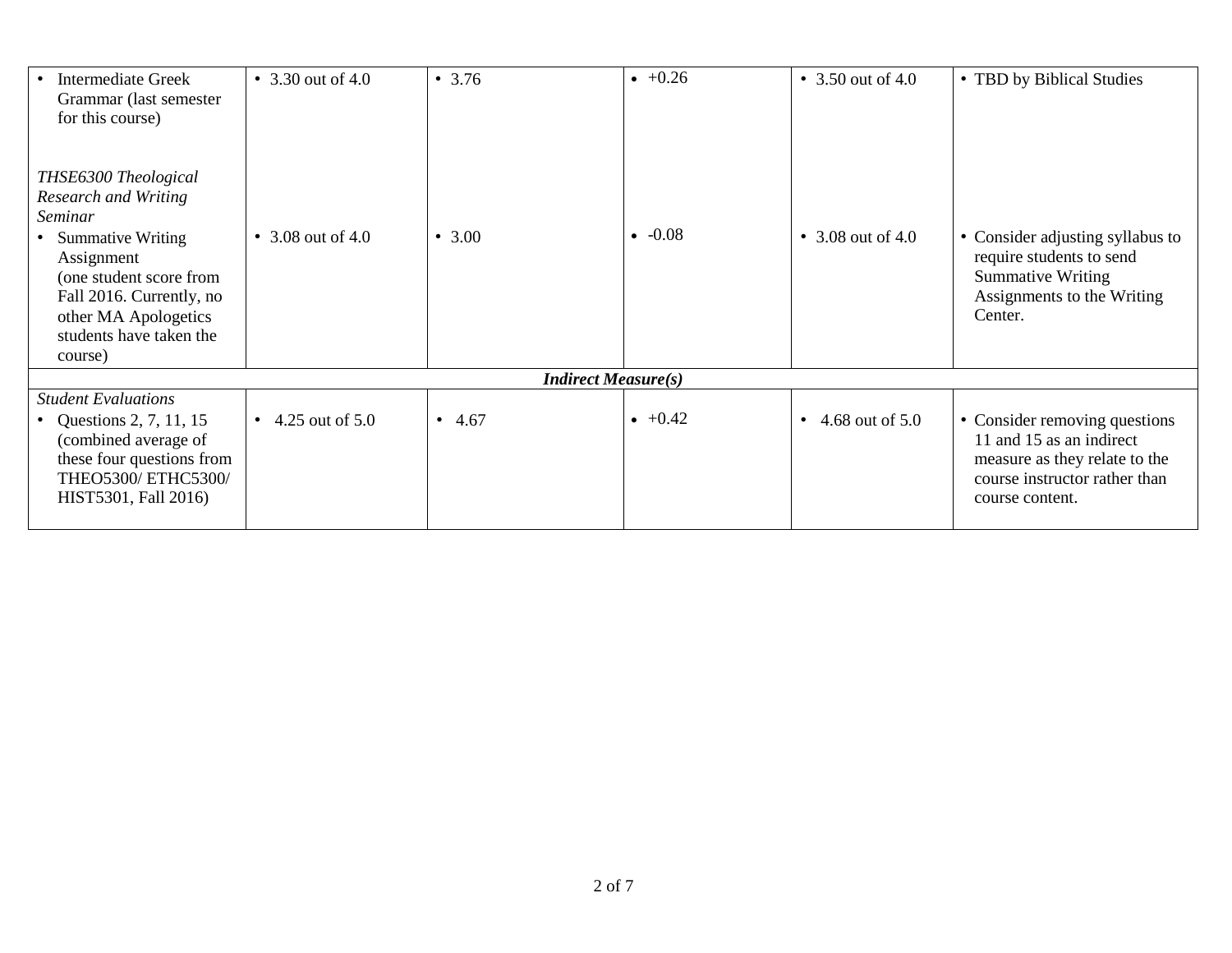## *Student Learning Objective 2: Students will demonstrate critical and constructive thought processes in cultural and apologetic engagement.*

*ATS Degree Program Goals for Standard D Degrees – The goals an institution adopts for these degree programs should include the attainment of a survey knowledge of various theological disciplines, or focused knowledge in a specific discipline, or interdisciplinary knowledge. Achievement of student learning outcomes for these degrees shall contribute to meeting these programmatic goals.*

| <b>Measures</b>                                                                                                                                     | <b>Baseline</b>   | <b>Results Last Year</b> | Improvement          | <b>New Benchmark(s)</b> | <b>Action Plan Steps to</b><br><b>Achieve the New</b><br><b>Benchmark</b>                                                                                            |
|-----------------------------------------------------------------------------------------------------------------------------------------------------|-------------------|--------------------------|----------------------|-------------------------|----------------------------------------------------------------------------------------------------------------------------------------------------------------------|
|                                                                                                                                                     |                   |                          | Direct Measure(s)    |                         |                                                                                                                                                                      |
| <b>Embedded Assignments</b><br><b>Systematic Theology I</b><br>(combined average from<br>Spring/Summer2016<br>and Fall 2016)                        | • 3.08 out of 4.0 | • 2.94                   | $-0.14$              | • 3.08 out of 4.0       | • Due to lower scores in<br>internet sections, add a<br>template for embedded<br>assignment essay to all<br>internet blackboard shells.<br>Provide guidelines to all |
| <b>History of Christianity:</b><br>Reformation-Modern<br>(combined average from<br>Spring/Summer2016<br>and Fall 2016)<br>• Christian Ethics        | • 3.47 out of 4.0 | • 3.52                   | $+0.05$              | • 3.50 out of 4.0       | adjuncts on<br>communication of essay<br>requirements to students.<br>• Provide guidelines to all<br>adjuncts on<br>communication of book<br>review requirements to  |
| (combined average from<br>Spring/Summer2016 and<br>Fall 2016)<br>THSE6300 Theological                                                               | • 2.62 out of 4.0 | $\bullet$ 2.53           | $-0.09$<br>$\bullet$ | • 3.08 out of 4.0       | students.                                                                                                                                                            |
| <b>Research and Writing</b><br>Seminar<br><b>Summative Writing</b><br>Assignment<br>(one student score from<br>Fall 2016. Currently,<br>no other MA | • 3.08 out of 4.0 | • $3.00$                 | $-0.08$<br>$\bullet$ | • 3.08 out of 4.0       | • Due to lower scores in<br>internet and hybrid<br>sections, add a template<br>for embedded assignment<br>letter to all internet and<br>hybrid blackboard shells.    |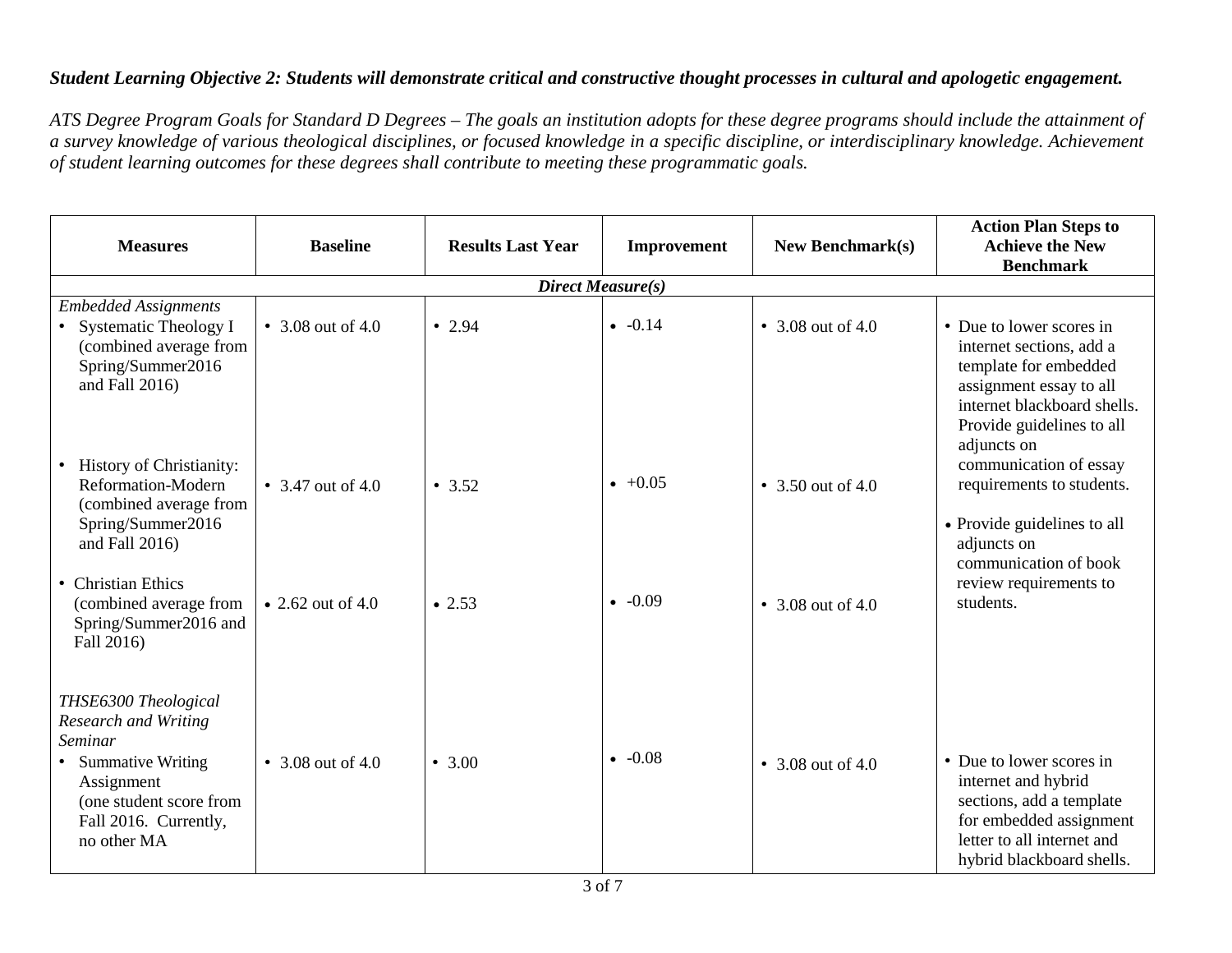| Apologetics students<br>have taken the course)                                                                                         |                 |                |                            |          | Provide guidelines to all<br>adjuncts on<br>communication of letter<br>requirements to students.                                                  |
|----------------------------------------------------------------------------------------------------------------------------------------|-----------------|----------------|----------------------------|----------|---------------------------------------------------------------------------------------------------------------------------------------------------|
|                                                                                                                                        |                 |                |                            |          | • Consider adjusting<br>syllabus to require students<br>to send Summative<br>Writing Assignments to<br>the Writing Center.                        |
|                                                                                                                                        |                 |                | <b>Indirect Measure(s)</b> |          |                                                                                                                                                   |
| <b>Student Evaluations</b><br>• Questions 2, 6, 11, 15<br>(combined average of<br>these four questions<br>from THEO5300, Fall<br>2016) | 4.25 out of 5.0 | $\bullet$ 4.67 | $+0.42$                    | • $4.68$ | • Consider removing<br>questions 11 and 15 as an<br>indirect measure as they<br>relate to the course<br>instructor rather than<br>course content. |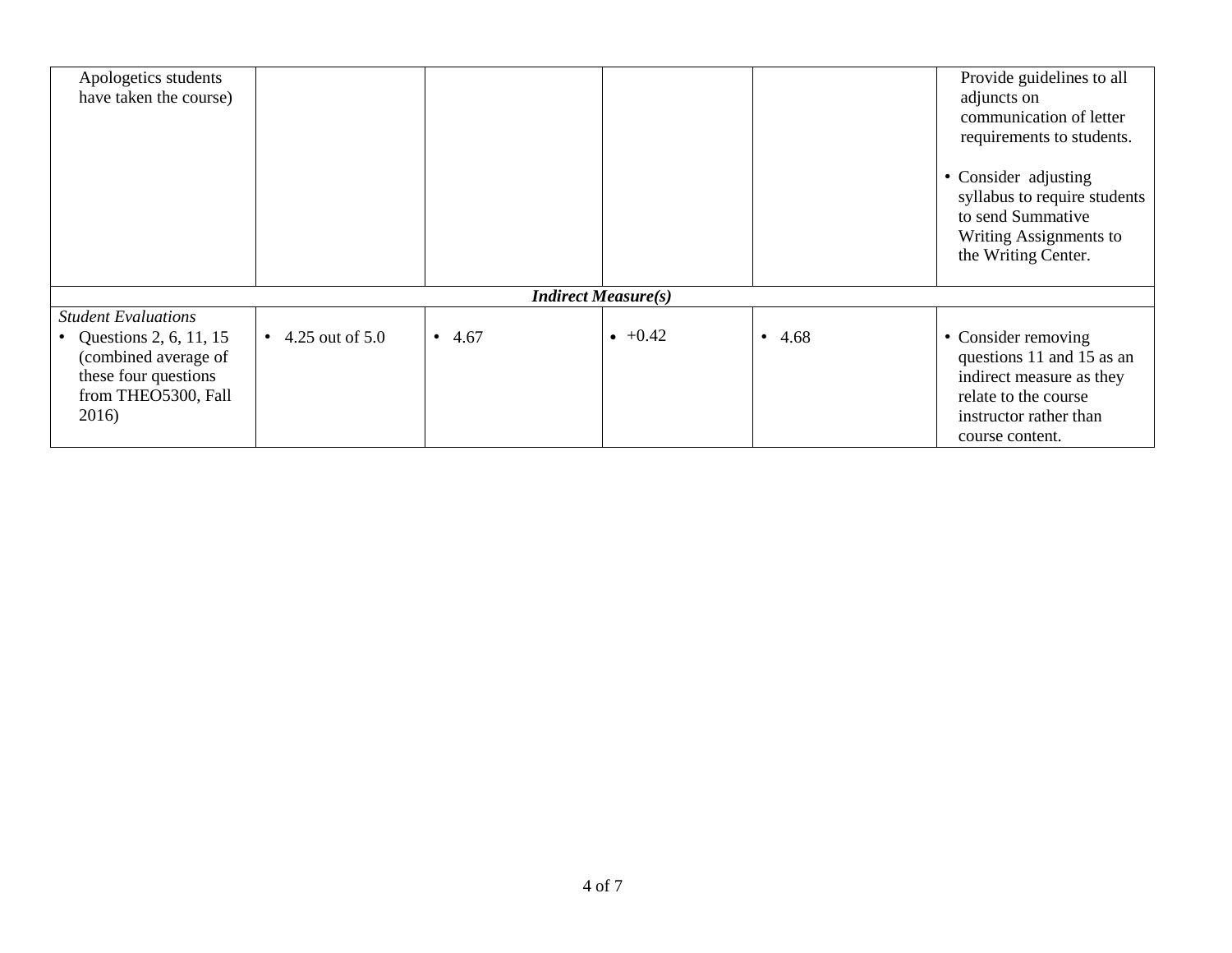| <b>Measures</b>                                                                                                                                                   | <b>Baseline</b>   | <b>Results Last Year</b> | Improvement | <b>New Benchmark(s)</b> | <b>Action Plan Steps to</b><br><b>Achieve the New</b><br><b>Benchmark</b>                                                                                                                                                                                             |  |  |
|-------------------------------------------------------------------------------------------------------------------------------------------------------------------|-------------------|--------------------------|-------------|-------------------------|-----------------------------------------------------------------------------------------------------------------------------------------------------------------------------------------------------------------------------------------------------------------------|--|--|
| <b>Direct Measure(s)</b>                                                                                                                                          |                   |                          |             |                         |                                                                                                                                                                                                                                                                       |  |  |
| <b>Embedded Assignments</b><br>• Systematic Theology I<br>(combined average<br>from<br>Spring/Summer2016<br>and Fall $2016$ )                                     | • 3.08 out of 4.0 | • 2.94                   | $-0.14$     | • 3.08 out of 4.0       | • Due to lower scores in<br>internet sections, add a<br>template for embedded<br>assignment essay to all<br>internet blackboard shells.<br>Provide guidelines to all<br>adjuncts on<br>communication of essay<br>requirements to students.                            |  |  |
| • Christian Ethics<br>(combined average from<br>Spring/Summer2016 and<br>Fall 2016)<br>THSE6300 Theological<br>Research and Writing                               | • 2.62 out of 4.0 | $\bullet$ 2.53           | $-0.09$     | • 3.08 out of 4.0       | • Due to lower scores in<br>internet and hybrid<br>sections, add a template<br>for embedded assignment<br>letter to all internet and<br>hybrid blackboard shells.<br>Provide guidelines to all<br>adjuncts on<br>communication of letter<br>requirements to students. |  |  |
| Seminar<br>• Summative Writing<br>Assignment<br>(one student score from<br>Fall 2016. Currently,<br>no other MA<br>Apologetics students<br>have taken the course) | • 3.08 out of 4.0 | • 3.00                   | $-0.08$     | • 3.08 out of 4.0       | • Consider adjusting<br>syllabus to require<br>students to send<br><b>Summative Writing</b><br>Assignments to the<br>Writing Center.                                                                                                                                  |  |  |

*Student Learning Objective 3: Students will demonstrate personal and spiritual maturity as Christian apologists.*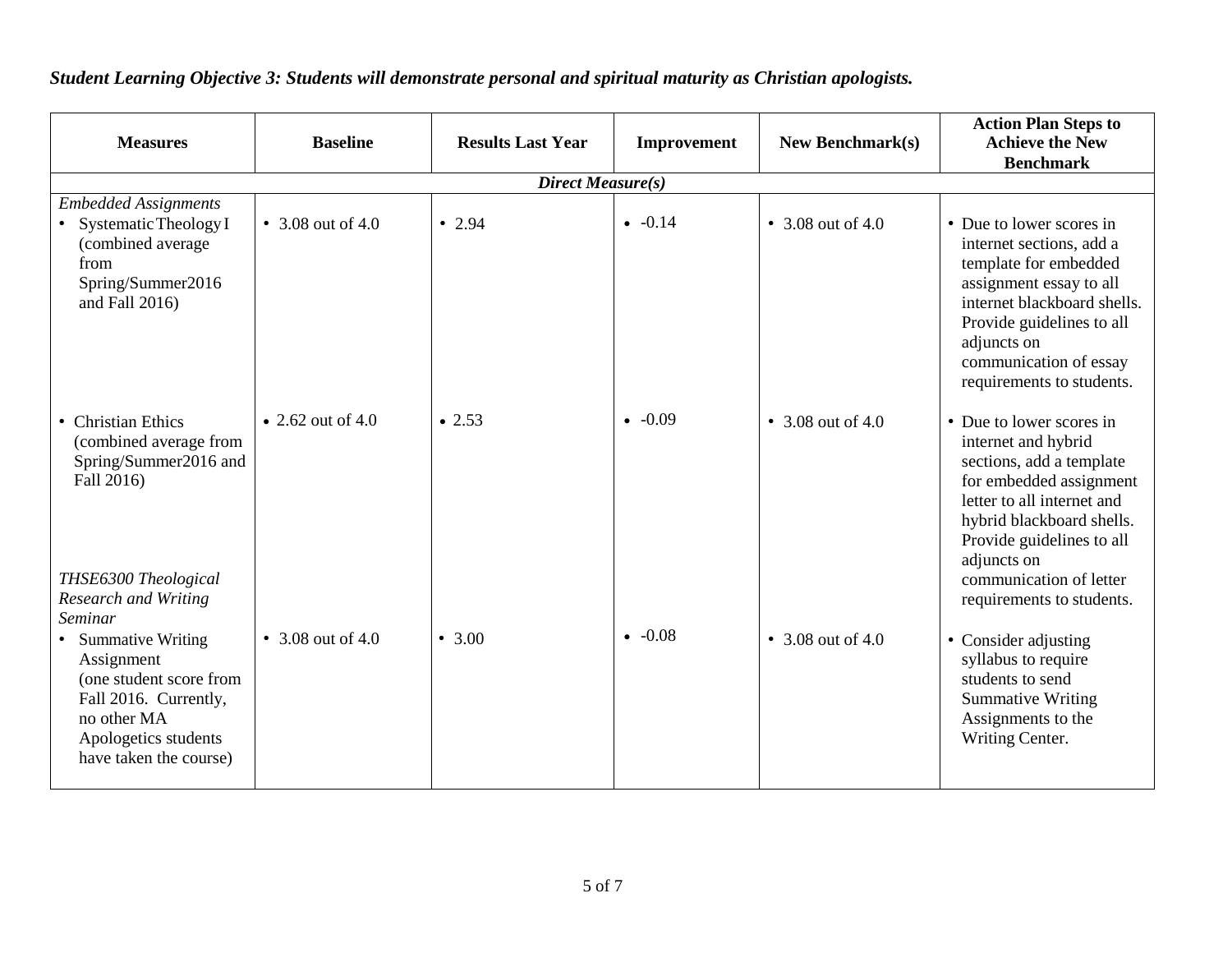| <b>Indirect Measure(s)</b>                                                                                                           |                   |                     |         |                 |                                                                                                                                                 |  |
|--------------------------------------------------------------------------------------------------------------------------------------|-------------------|---------------------|---------|-----------------|-------------------------------------------------------------------------------------------------------------------------------------------------|--|
| THSE6300 Theological                                                                                                                 |                   |                     |         |                 |                                                                                                                                                 |  |
| Research and Writing                                                                                                                 |                   |                     |         |                 |                                                                                                                                                 |  |
| Seminar                                                                                                                              |                   |                     |         |                 |                                                                                                                                                 |  |
| • Student Exit                                                                                                                       | $\bullet$ TBD     | Not yet implemented |         | <b>TBD</b>      | <b>TBD</b>                                                                                                                                      |  |
| Interview/Survey                                                                                                                     |                   |                     |         |                 |                                                                                                                                                 |  |
| <b>Student Evaluations</b><br>Questions 3, 6, 11, 14<br>(combined average of<br>these four questions<br>from THEO5300, Fall<br>2016) | • 4.25 out of 5.0 | 4.67                | $+0.42$ | 4.68 out of 5.0 | Consider removing<br>questions 11 and 14 as<br>an indirect measure as<br>they relate to the course<br>instructor rather than<br>course content. |  |

## *Student Learning Objective 4: Students will demonstrate effective skills in research and writing.*

| <b>Measures</b>                                                                                                                                         | <b>Baseline</b>                                                             | <b>Results Last Year</b>                      | <b>Improvement</b> | New Benchmark $(s)$                                                         | <b>Action Plan Steps to</b><br><b>Achieve the New</b><br><b>Benchmark</b>                   |
|---------------------------------------------------------------------------------------------------------------------------------------------------------|-----------------------------------------------------------------------------|-----------------------------------------------|--------------------|-----------------------------------------------------------------------------|---------------------------------------------------------------------------------------------|
|                                                                                                                                                         |                                                                             | Direct Measure(s)                             |                    |                                                                             |                                                                                             |
| THSE6300 Theological<br><b>Research and Writing</b><br>Seminar<br><b>Summative Writing</b><br>Assignment<br>Initial Research                            | • 3.08 out of 4.0<br>• 77% of students show                                 | • $3.00$<br>Results from one                  | $\cdot$ -0.08      | • 3.08 out of 4.0<br>• 80% of students show                                 | • Consider adjusting<br>syllabus to require<br>students to send<br><b>Summative Writing</b> |
| <b>Writing Sample</b><br>(one student score<br>from fall $2016$ .<br>Currently, no other<br><b>MA</b> Apologetics<br>students have taken<br>the course) | improvement across<br>all 3 domains: writing,<br>research,<br>argumentation | student: improvement<br>in 2 of the 3 domains |                    | improvement across<br>all 3 domains: writing,<br>research,<br>argumentation | Assignments to the<br>Writing Center.                                                       |